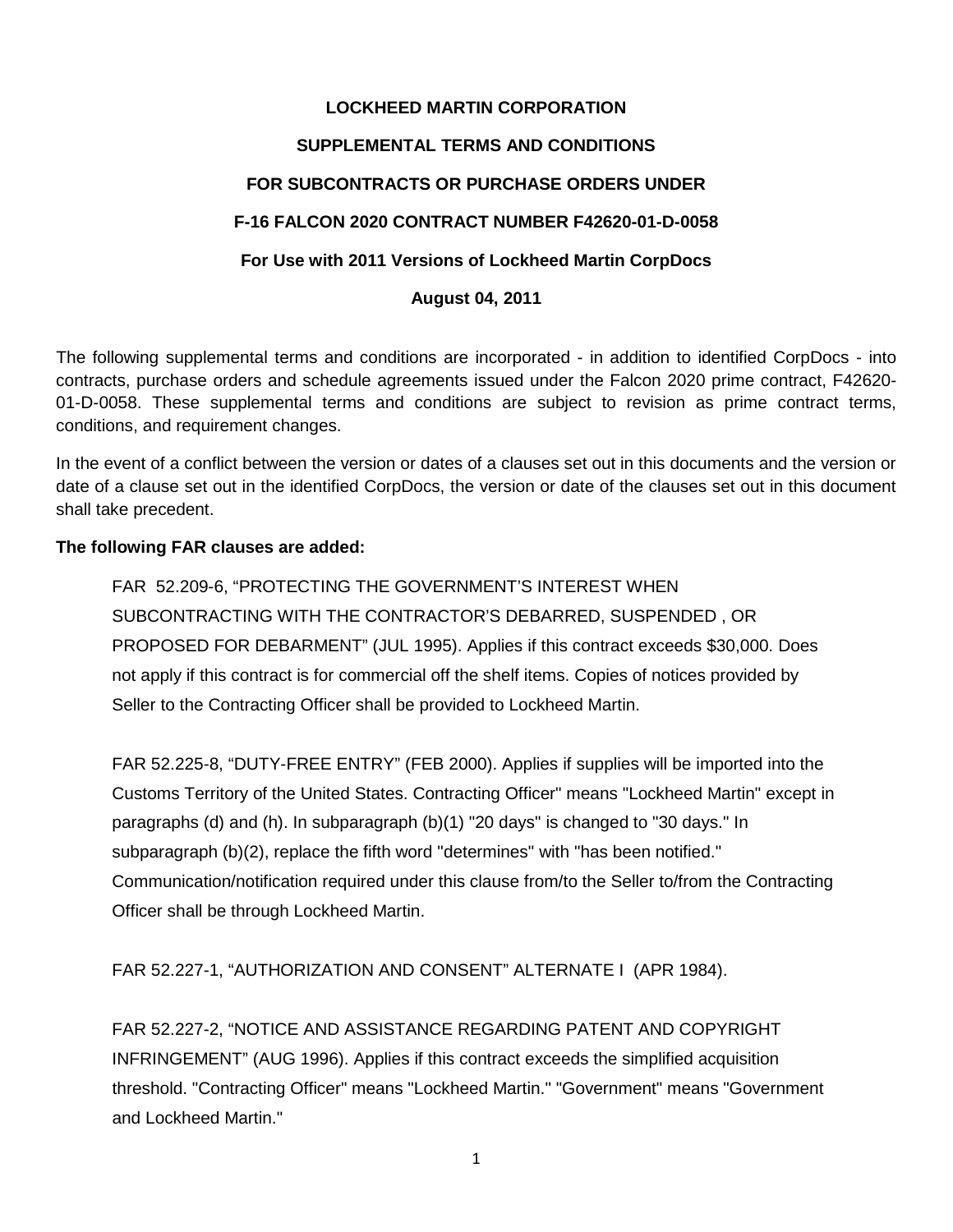FAR 52.232-17, "INTEREST" (JUN 1996). "Government" means "Lockheed Martin."

FAR 52.233-3, "PROTEST AFTER AWARD" ALTERNATE I (JUN 1985). "Protest" means "protest under the prime contract," and "Contracting Officer" and "Government" mean "Lockheed Martin." "30 days" is changed to "20 days."

FAR 52.242-15, "STOP-WORK ORDER" ALTERNATE I (APR 1984). "Contracting Officer" and "Government" mean "Lockheed Martin."

FAR 52.243-1, "CHANGES—FIXED-PRICE" ALTERNATE I (APR 1984). "Contracting Officer" and "Government" mean "Lockheed Martin." In paragraph (a) add as subparagraph (4) "Delivery schedule." In paragraph (e) the reference to the disputes clause is deleted.

FAR 52.246-15, "CERTIFICATE OF CONFORMANCE" (APR 1984).

FAR 52.247-67, "SUBMISSION OF COMMERCIAL TRANSPORTATION BILLS TO THE GENERAL SERVICES ADMINISTRATION FOR AUDIT" (JUN 1997). Documents required by this clause will be provided by Seller to Lockheed Martin. This clause is not required to be included in Seller's subcontracts.

FAR 52.249-14, "EXCUSABLE DELAYS" (APR 1984). In paragraph (a)(2), "or contractual" is deleted. "Contracting Officer" and "Government" means Lockheed Martin.

#### **The following DFARS, AFMC, and AFFARS clauses are added:**

DFARS 252.211-7005, "SUBSTITUTIONS FOR MILITARY OR FEDERAL SPECIFICATIONS AND STANDARDS" (AUG 2000).

DFARS 252.219-7004, "SMALL, SMALL DISADVANTAGED AND WOMEN-OWNED SMALL BUSINESS SUBCONTRACTING PLAN (TEST PROGRAM)" (JUN 1997).

DFARS 252.225-7001, "BUY AMERICAN ACT AND BALANCE OF PAYMENTS PROGRAM" (MAR 1998).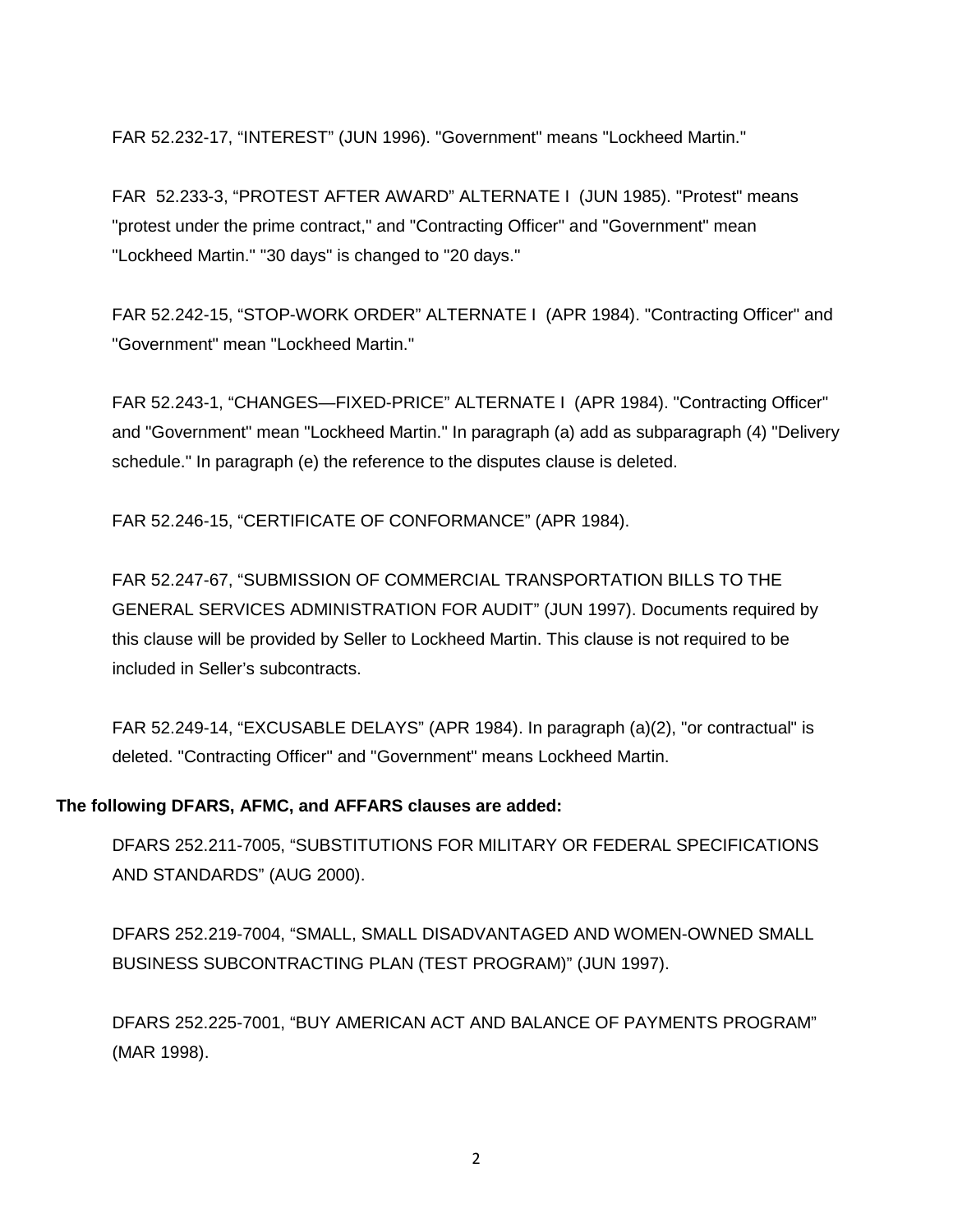DFARS 252.225-7009, "DUTY-FREE ENTRY – QUALIFYING COUNTRY SUPPLIES (END PRODUCTS AND COMPONENTS)" (AUG 2000).

DFARS 252.225-7026, "REPORTING OF CONTRACT PERFORMANCE OUTSIDE THE UNITED STATES" (JUN 2000).

DFARS 252.225-7027, "RESTRICTION ON CONTINGENT FEES FOR FOREIGN MILITARY SALES" (MAR 1998). For sales to the Government(s) of Australia, Taiwan, Egypt, Greece, Israel, Japan, Jordan, Republic of Korea, Kuwait, Pakistan, Philippines, Saudi Arabia, Turkey, Thailand, or Venezuela (Air Force), contingent fees in any amount. The reference to the clause in paragraph (a) means FAR 52.203-5. The blank in paragraph (b)(1) is completed with "any Government." Subparagraph (b)(2) is deleted.

DFARS 252.226-7001, "UTILIZATION OF INDIAN ORGANIZATIONS AND INDIAN-OWNED ECONOMIC ENTERPRISES – DOD CONTRACTS" (SEP 2001). Applies to subcontracts over the simplified acquisition threshold except for commercial items. In paragraph (c) "Contracting Officer" means Buyer the first time appears. In subparagraph (f)(1), "Contractor" shall mean "Lockheed Martin". Lockheed Martin shall have no liability to Seller for any incentive payment under this clause unless and until the Government provides said incentive payment to Lockheed Martin.

DFARS 252.228-7001, "GROUND AND FLIGHT RISK" (SEP 1996). In paragraph (a)(1)(i), "this contract" means "the prime contract." The following is added at the beginning of the clause: "Communications between Seller and the Government shall be made through Lockheed Martin. Any equitable adjustment provided for this clause shall be implemented in this contract to the extent such adjustment is implemented in the prime contract." Subparagraphs (d)(2)(ii),  $(d)(3)(ii)$ , and the last sentence of subparagraph  $(i)(2)$  are deleted.

DFARS 252.243-7002, "REQUESTS FOR EQUITABLE ADJUSTMENT" (MAR 1998). "Government" means "Lockheed Martin."

DFARS 252.244-7000, "SUBCONTRACTS FOR COMMERCIAL ITEMS AND COMMERCIAL COMPONENTS (DOD CONTRACTS)" (MAR 2000).

DFARS 252.245-7001, "REPORTS OF GOVERNMENT PROPERTY" (MAY 1994).